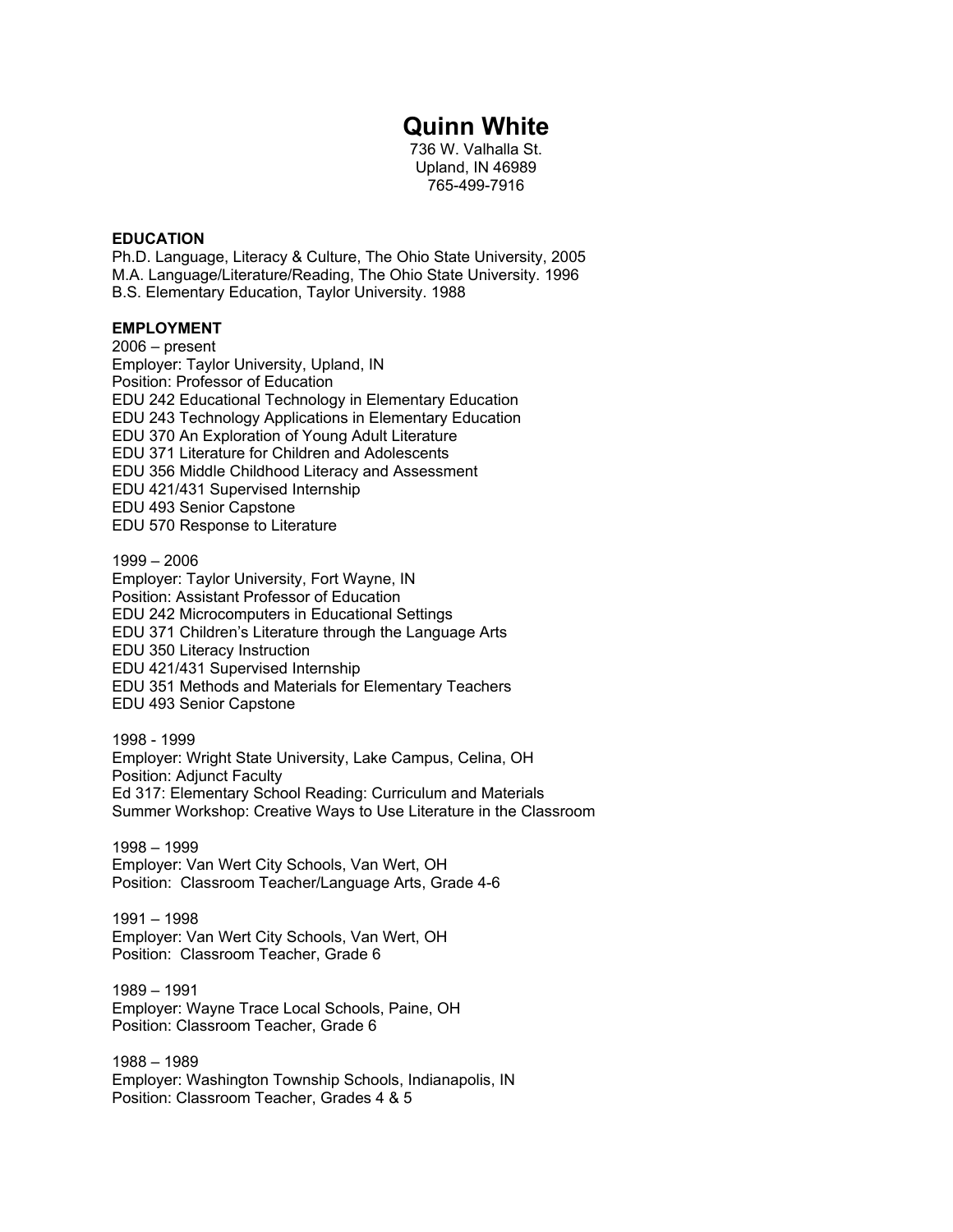#### **WRITING EXPERIENCE**

Mathis, J., Short, , K., Bedford, A., Mary Lee Hahn, McNair, J., Napoli, N., White, W.Q. (March, 2011) Children's Literature Reviews: Notable Children's Books in the Language Arts, *Language Arts*

Mathis, J., Short, , K., Bedford, A., Mary Lee Hahn, McNair, J., Napoli, N., White, W.Q. (Fall, 2010) Notable Children's Books in the Language Arts, *Journal of Children's Literature*

Day, D. & White, W. Q. (Eds.). (2008). *Rise, read, & shine; A collection of breakfast recipes from children's authors and illustrators*. Children's Literature Assembly.

White, W.Q. (2004). Illustrator Profile: Marie-Louise Gay. *Bookbird*.*,* 42 (4), 32.

Review team member for National Council Teachers of English's *Adventure with Books* 2000-2002

White, W.Q. (2001). The integration of children's literature and social studies, Indiana Council for the Social Studies.

McKinley, C., Peters, D., Semer, S., White, W.Q., & Scharer, P.L. (1997). Children's books: Ways of words. The Reading Teacher, 50(7), 588-597.

McKinley, C., Peters, D., Semer, S., White, W.Q., & Scharer, P.L. (1997). Children's books: Memories. The Reading Teacher, 51(4), 328-336.

McKinley, C., Peters, D., Semer, S., White, W.Q., & Scharer, P.L. (1996). Children's books: Books inviting conversation. The Reading Teacher, 49(6), 480-487.

McKinley, C., Peters, D., Semer, S., White, W.Q., & Scharer, P.L. (1996). Children's books: Perspectives. The Reading Teacher, 50(4), 340-348.

McKinley, C., Peters, D., Semer, S., White, Q., & Scharer, P.L. (1995). Children's books: Journeys. The Reading Teacher, 49(3), 248-255.

# **INTERNATIONAL PRESENTATIONS / IN-SERVICE**

Literature circles & activities that promote comprehension – hands-on workshop (2016). Presented to St. Joseph Catholic School, Primary 1 to Standard 6 Teachers. Partnered with Pathlight Ministries and the Belize Ministry of Education, Cotton Tree Village, Belize

Interactive read alouds & comprehension (2016). Presented to El Shaddai, Primary 1 to Standard 6 Teachers. Partnered with Pathlight Ministries, Belmopan, Belize

Interactive read alouds & comprehension (2016). Presented to Armenia Government School, Primary 1 to Standard 6 Teachers. Partnered with Pathlight Ministries, Armenia, Belize

Interactive read alouds & comprehension (2016). Presented to St. Joseph Catholic School, Primary 1 to Standard 6 Teachers. Partnered with Pathlight Ministries, Cotton Tree Village, Belize

# **STATE AND NATIONAL PRESENTATIONS**

Activities that promote book discussions in the classroom (March, 2006). Presented at Indiana State Reading Association Annual Conference, Indianapolis, IN

Activities that promote book discussions in the classroom (November, 2005). Presented at ACSI Regional Conference, Dayton, OH

Activities that promote book discussions in the classroom (October, 2003). Presented at ACSI Regional Conference, Indianapolis, IN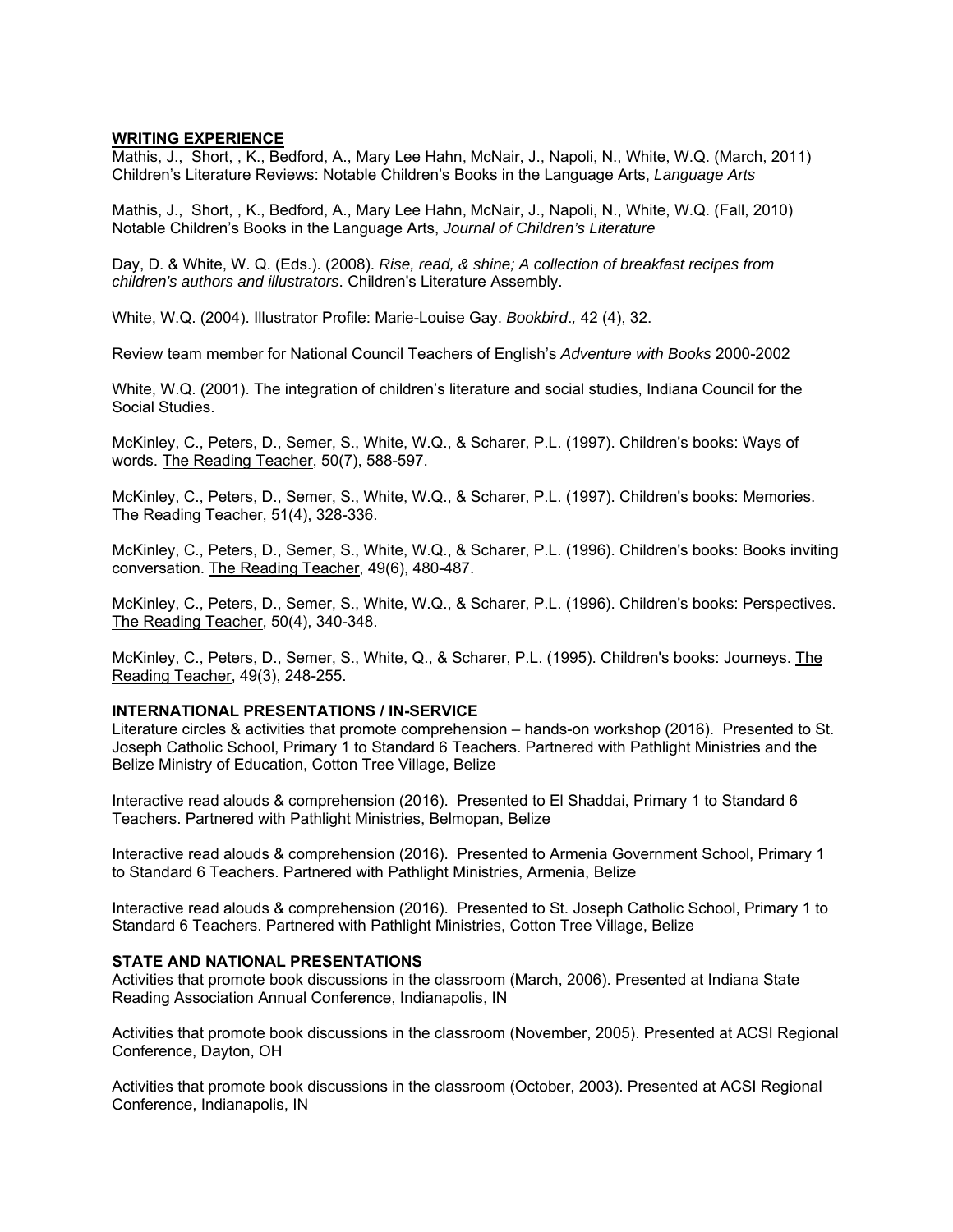Integrating technology into the curriculum. (May, 2002). Presented at The Ohio State University MEd Retreat, Granville, OH.

Activities that promote book discussions in the classroom. (June, 1997). Presented The Indiana University Summer Reading Conference '97, Bloomington, IN

Ways of words: Exploring the writer's craft. (January, 1997). Presented at Children's Literature '97, Columbus, OH. Co-presenters were Carol McKinley, Donna Peters, Susie Semer, and Patricia Sharer

Using technology to initiate book discussions. (January, 1996). Presented at Children's Literature '96, Columbus, OH. Co-presenter was Kevin McGonagle

## **LOCAL PRESENTATIONS**

Book Clubs: Grade Level Assistance (2008). Upland Elementary School, Upland, IN

Book Clubs (2007). Presented to Eastbrook Community Schools 4-6 Grade Teachers, Van Buren, IN

Activities that promote book discussions in the classroom – hands-on workshop (2007). Lafayette Park Elementary, Kokomo, IN

Activities that promote book discussions in the classroom (2006). Lafayette Park Elementary, Kokomo, IN

Book clubs (2004). Blackhawk Christian Elementary School, Ft. Wayne, IN

Building your own homepage (1998). Van Wert City School Teachers, Van Wert, OH

#### **PROFESSIONAL ORGANIZATION MEMBERSHIPS**

American Library Association Notable Children's Books in the Language Arts Award (committee member 2009-2010) International Reading Association National Council of Teachers of English Children's Literature Assembly (board member 2006-2008) Children's Literature Assembly (Communication Committee/Webmaster, 2008-2010)

#### **HONORS**

Crossroads League Coach of the Year 2013, 2014, 2015, 2016 & 2017 USTFCCCA Midwest Region Assistant Coach of the Year 2016 & 2018 Teaching Excellence and Campus Leadership Award, 2008 Excellent Educator Award: Taylor University Kappa Delta Pi, 2008 Chancellor's List, 2006, 2005 Western Buckeye Coach of the Year, 2005, 2004, 2000 & 1997 Who's Who Among American Teachers, 2005, 2004, 2002, 2000, 1998 & 1996 Martha Holden Jennings Master Teacher Award nominee, 1998 & 1995 Mary Karrer Award Recipient, 1997 Wal-Mart Teacher of the Year, district nominee, 1997 Martha Holden Jennings Scholar, 1995 Who's Who Among Young Professionals, 1989 Outstanding Young Men of America, 1987/88 National Collegiate Leadership Award, 1987

## **UNIVERSITY SERVICE**

Enrollment and Athletic Committee 2013-present Community Life Committee 2009-2013 Academic Policy Committee, 2007-2009